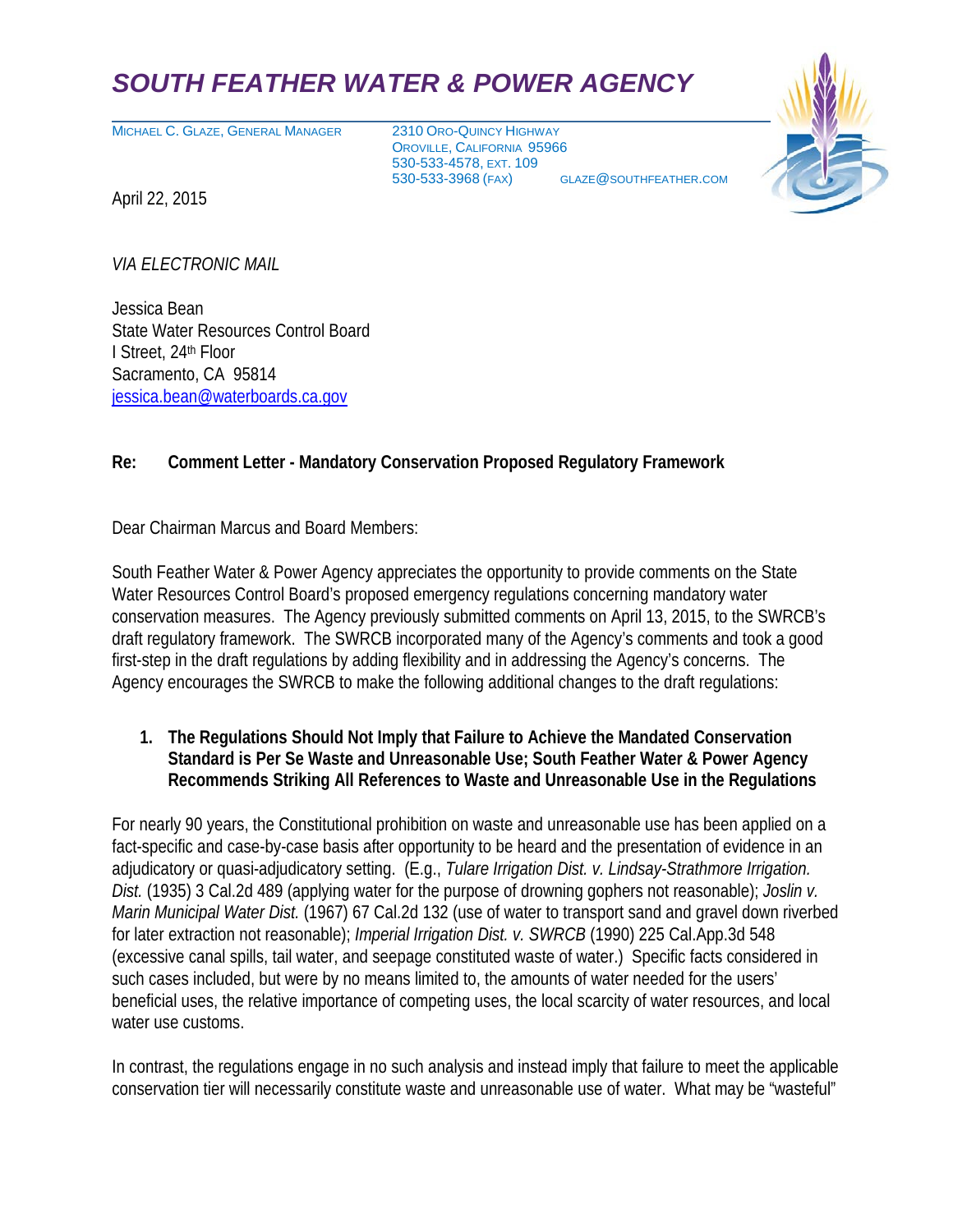State Water Resources Control Board April 22, 2015 Page 2

or "unreasonable" will depend on the applicable facts involved and each water supplier ought to be able to present its case for why it believes its water practices are efficient and reasonable, notwithstanding a possible failure to adhere to the SWRCB's conservation mandate. For example, a supplier in Tier 9 (36%) with wise water use requirements in place, relatively abundant stored surface water supplies, and operational projections that provide for adequate end of water year carryover storage should not be labeled as wasteful or unreasonable simply because it failed to achieve the mandated conservation level, despite its best efforts.

The Agency is deeply troubled with the SWRCB's recent trend to declare water uses and/or practices wasteful and unreasonable without undertaking the requisite case-by-case factual analysis. This trend appeared to start with the emergency regulations on Mill, Deer, and Antelope Creeks where the SWRCB declared all diversions and uses (except for health and safety) automatically wasteful and unreasonable if such diversions interfered with the proscribed minimum instream flow or pulse flow regime. The current emergency urban conservation regulations are drafted in a similar manner where potential violators, despite best efforts, are branded as unreasonable water wasters.

The SWRCB can satisfy the Governor's April 1st Executive Order and the requisite conservation targets without referencing or improperly expanding the waste and unreasonable use doctrine. The regulations need not specifically refer to waste and unreasonable use for the SWRCB to have that tool available to it in the event of enforcement. The Agency urges the SWRCB to strike all references to waste and unreasonable use.

## **2. The SWRCB Should Add Further Flexibility to the Emergency Regulatory Scheme**

a. Section 865, subdivision (c)(2), Should Be Expanded To Include Suppliers With Adequate Surface Water Storage and Projected Adequate Carryover Storage Levels

The Agency and its ratepayers acquired and perfected senior water rights and have planned, financed, and constructed facilities to manage multiyear droughts, as we are currently experiencing. A one-sizedfits-all regulatory scheme would ignore these prior rights and efforts by the Agency and its ratepayers to ensure adequate water supplies notwithstanding multiyear droughts. Blunt, inflexible regulations that do not account for local water supply conditions would unjustly penalize ratepayers that have invested huge sums of money ensuring they have a safe, reliable water supply even in extended droughts. Further, in the Agency's case, water conserved would remain in storage for 2016 and beyond and not benefit other areas of the State. The Agency recommends expanding Section 865, subdivision (c)(2), to address these realities:

> Each urban water supplier whose source of supply does not include groundwater or water imported from outside the hydrologic region and that received average annual precipitation in 2014 or has adequate surface water storage for 2015 and projected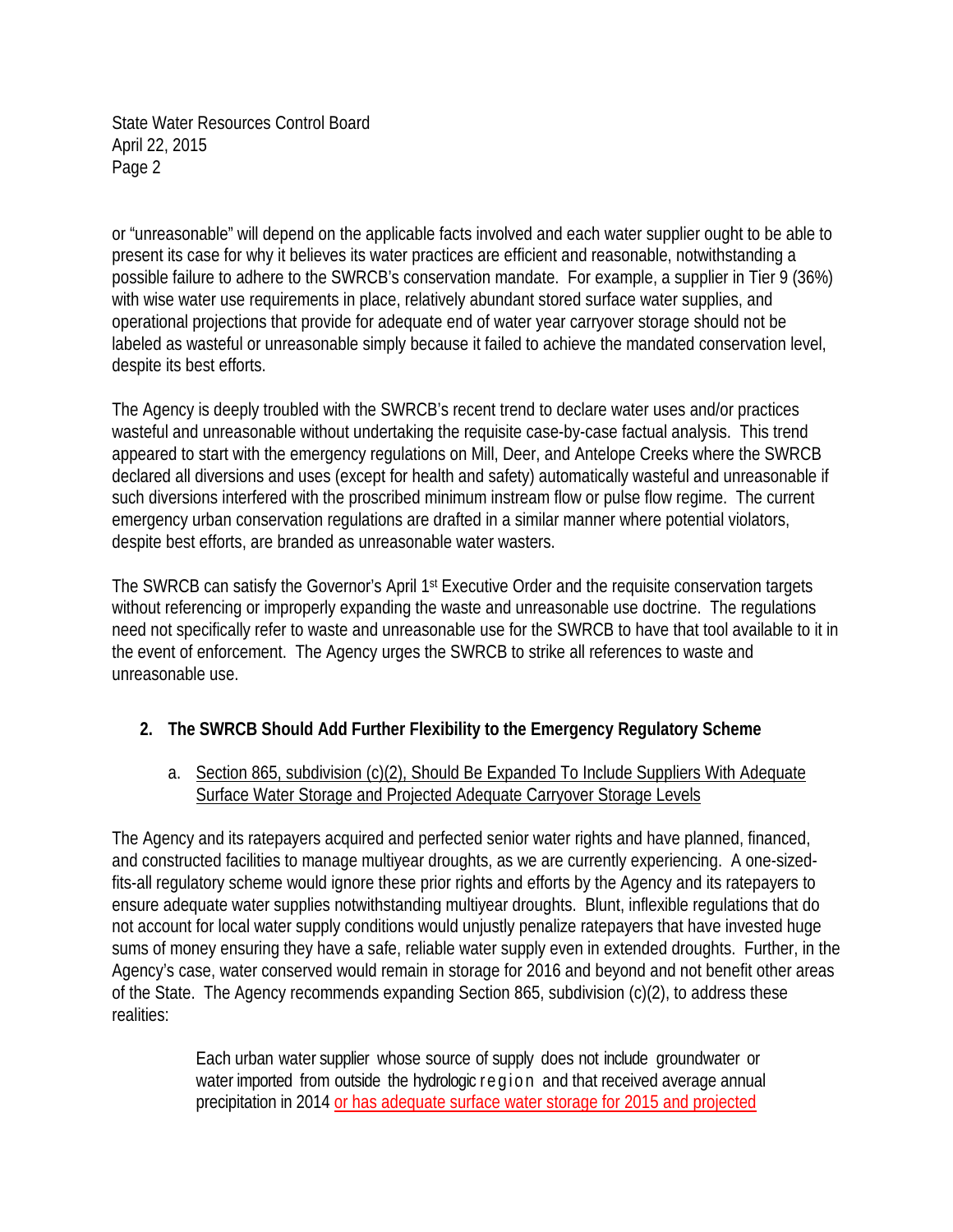State Water Resources Control Board April 22, 2015 Page 3

> adequate carryover storage for the 2015/2016 water year may, notwithstanding its average July-September 2014 R-GPCD, submit for Executive Director approval a request to reduce its total water usage by 4 percent for eachmonth as compared to the amount used in the same month in 2013. Any such request shall be accompanied by sufficient information showing that the supplier m eets the criteria of this subsection. that the supplier's sources of supply do not include groundwater or water imported from outside the hydrologic region and that the supplier's service area received average annual precipitation in 2014.

b. The Emergency Regulations Should Acknowledge the Need for Limited Outdoor Watering To Minimize and Potentially Avoid Wildfires

The Agency's service area extends from the Sierra Mountains to the wooded Sierra foothills and requires special consideration when imposing drastic cuts in water use. Unlike those of many of the urban water suppliers identified in the proposed rulemaking package, the Agency's service area is characterize by large lots, dense forest, dry grasses, chaparral, wind and lightning storms and, potentially, wildfires. Unlike many of the other suppliers assigned to the highest conservation tier, the Agency's service area is not characterized by opulent or lush ornamental landscaping.

In the hot, dry summer months, the Agency's service area is subject to extreme wildfire risk. It is almost entirely within a "Very High Fire Hazard Severity Zone," as classified by Cal Fire pursuant to 14 C.C.R. section 1280, and the portions that are not classified as "Very High" are classified as "High Fire Hazard Severity Zones." (See, also, requirements imposed by Pub. Res. Code §§ 4290 et seq.) In order to protect human health and safety, the Agency's customers need to be able to keep their grasslands watered and their tall trees alive. The SWRCB has already acknowledged as much, but has not incorporated that concern into the draft regulations. (See *Fact Sheet for Draft Regulations Implementing 25% Conservation Standard* at p. 4 ["It will be very important as these provisions are implemented to ensure that existing trees remain healthy and do not present a public safety hazard."].) Allowances must be made in the proposed regulations to allow the Agency and its customers, and similarly situated suppliers, to mitigate the significant risks to human health and safety posed by dry grasslands and dying forests in areas with extreme fire danger and windstorms. The Agency recommends adding the following as a new subdivision to section 865:

> Each urban water supplier whose source of supply does not include groundwater or water imported from outside the hydrologic region and whose service area includes areas classified by the California Department of Forestry and Fire Protection as a Very High Fire Hazard Safety Zone or High Fire Hazard Severity Zone may, notwithstanding its average July-September 2014 R-GPCD, submit for Executive Director approval a request to reduce its total water usage by 4 percent for each month as compared to the amount used in the same month in 2013. Any such